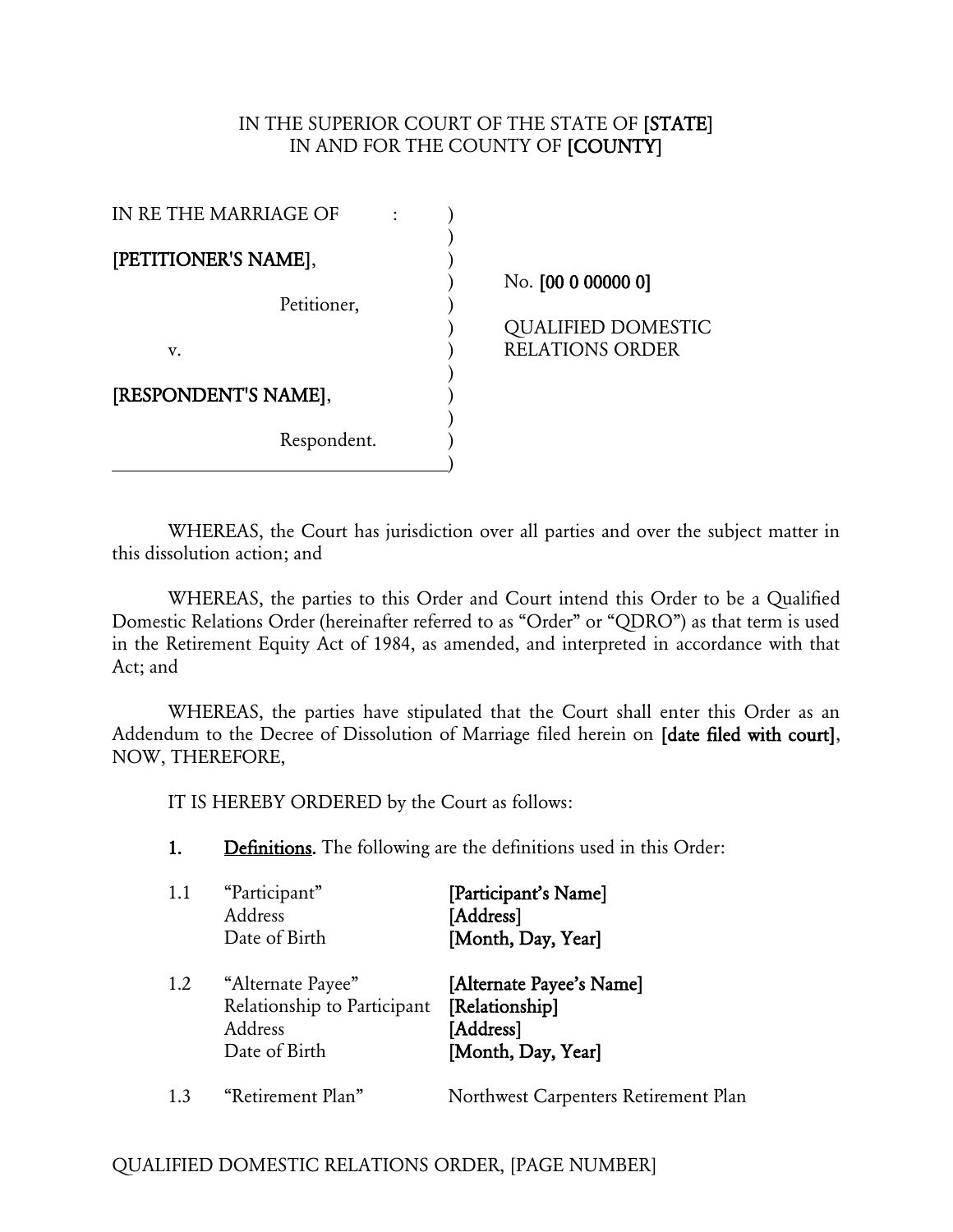| 1.4     | "Plan Administrator" | <b>Board of Trustees</b>    |
|---------|----------------------|-----------------------------|
|         |                      | Northwest Carpenters Trusts |
| Address |                      | PO Box 1929                 |
|         |                      | Seattle, WA 98111           |

2. Division of Marital Property. This Order is entered into pursuant to RCW 26.09.080 governing division of marital property (as that term is defined therein) between spouses and former spouses in divorce actions.

3. Participant's Retirement. Participant retired effective [date] and elected benefits payable in the form of [benefit option], designating Alternate Payee as beneficiary following Participant's death.

4. Payments to Alternate Payee. Effective the month following entry of this Order, the entire interest in the benefits from the Plan is awarded to the Participant. The Alternate Payee waives any and all rights to present or future benefit payments, including survivorship benefits he or she may have otherwise been entitled to receive. The Participant shall be entitled to increase his or her benefit to a single life benefit pursuant to the terms of the Plan, with all benefit payments terminating upon his death.

5. Limitations on Order. Nothing contained in this Order shall be construed to require the Plan:

5.1 To provide for any type or form of benefits, or any option, not otherwise provided under the Plan;

5.2 To provide increased benefits (determined on the basis of actuarial value) not available to the Participant;

5.3 To provide benefits which are required to be paid to another Alternate Payee under another order previously determined to be a QDRO; and

5.4 To provide the payment to the Alternate Payee of benefits forfeited by the Participant.

6. Action to Be Taken. The Plan Administrator shall be provided with a copy of the Order by the Alternate Payee or Participant within ten days of entry. Pending determination of a proposed order's status as a QDRO, the Plan Administrator shall separately account within the Plan for the amount ("segregated amounts") which would have been payable to the Alternate Payee (if this Order is established to be a QDRO) during the determination period, as defined in Internal Revenue Code Section 414(p)(7). No segregation is necessary if benefits are not payable during the determination period.